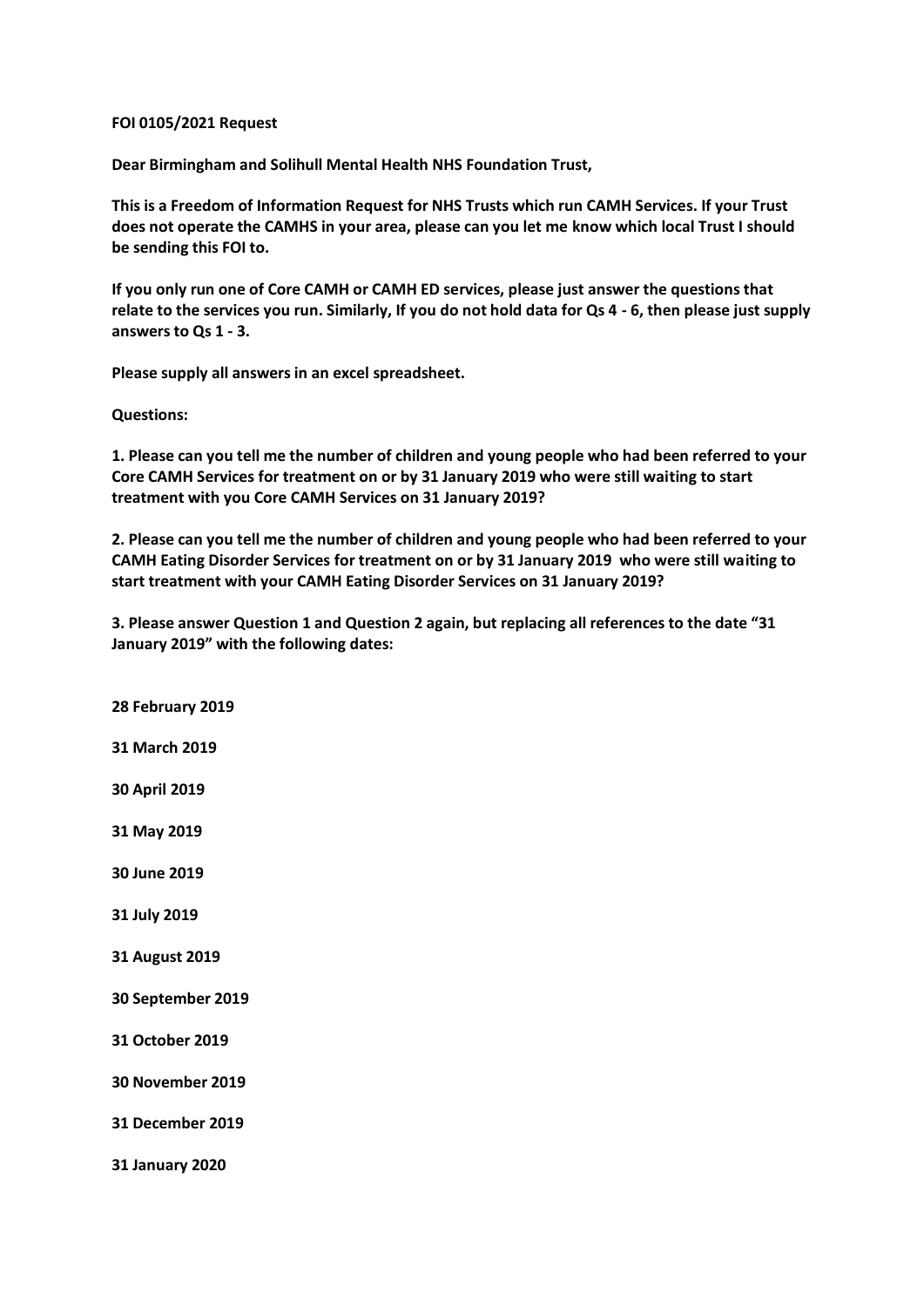**29 February 2020**

**31 March 2020**

**30 April 2020**

**31 May 2020**

**30 June 2020**

**31 July 2020**

**31 August 2020**

**30 September 2020**

**31 October 2020**

**30 November 2020**

**31 December 2020**

**31 January 2021**

**28 February 2021**

**31 March 2021**

**30 April 2021**

**31 May 2021**

**30 June 2021**

**4. If you hold this data, please can you tell me the number of children and young people who were referred from an Accident & Emergency department to your CAMH Services (including CAMH Eating Disorder Services, if relevant) for treatment by CAMH Services in the month of January 2019?**

**5. Please can you tell me the number of children and young people known to your Core CAMH (and CAMH Eating Disorder services, if relevant) who were admitted to an Acute Hospital Trust under the Mental Health Act in the month of January 2019?**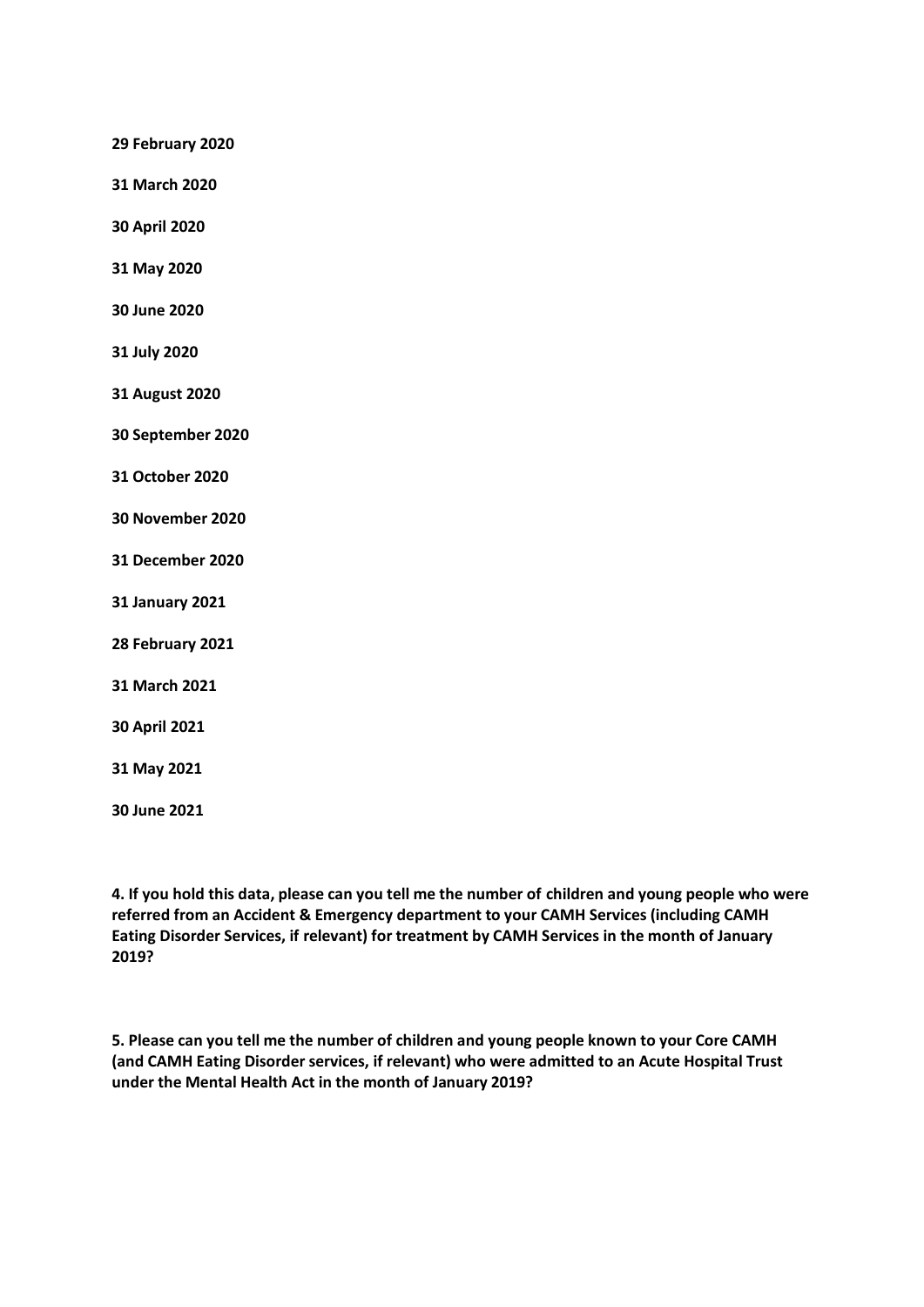**6. Please answer Question 4 and Question 5 again, but replacing all references to the month "January 2019" the following 29 months, meaning you will again be providing data for a further 29 months:**

| February 2019     |
|-------------------|
| <b>March 2019</b> |
| <b>April 2019</b> |
| <b>May 2019</b>   |
| <b>June 2019</b>  |
| <b>July 2019</b>  |
| August 2019       |
| September 2019    |
| October 2019      |
| November 2019     |
| December 2019     |
| January 2020      |
| February 2020     |
| <b>March 2020</b> |
| April 2020        |
| <b>May 2020</b>   |
| <b>June 2020</b>  |
| <b>July 2020</b>  |
| August 2020       |
| September 2020    |
| October 2020      |
| November 2020     |
| December 2020     |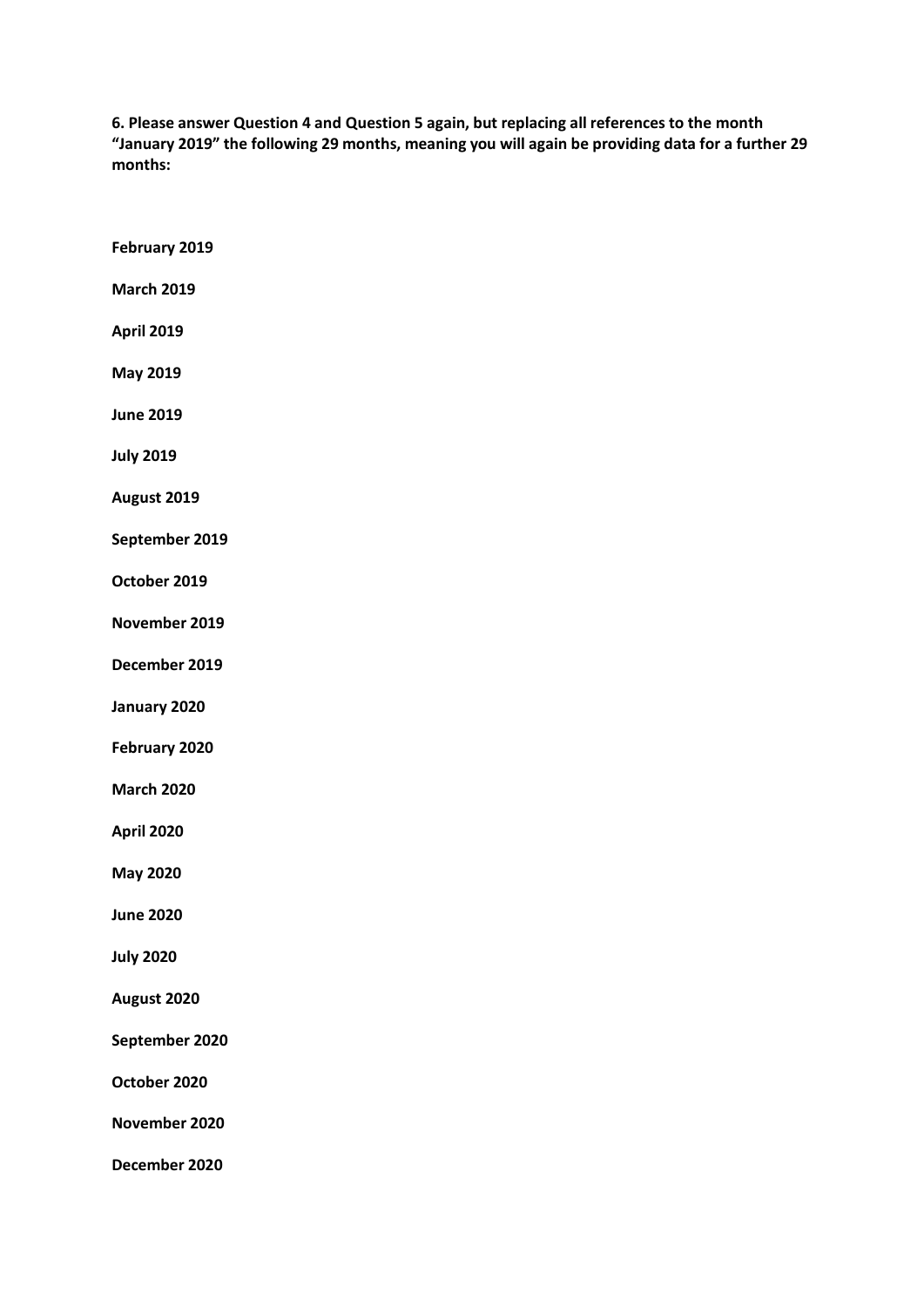**January 2021**

**February 2021**

**March 2021**

**April 2021**

**May 2021**

**June 2021**

**Please supply all data in an excel spreadsheet.**